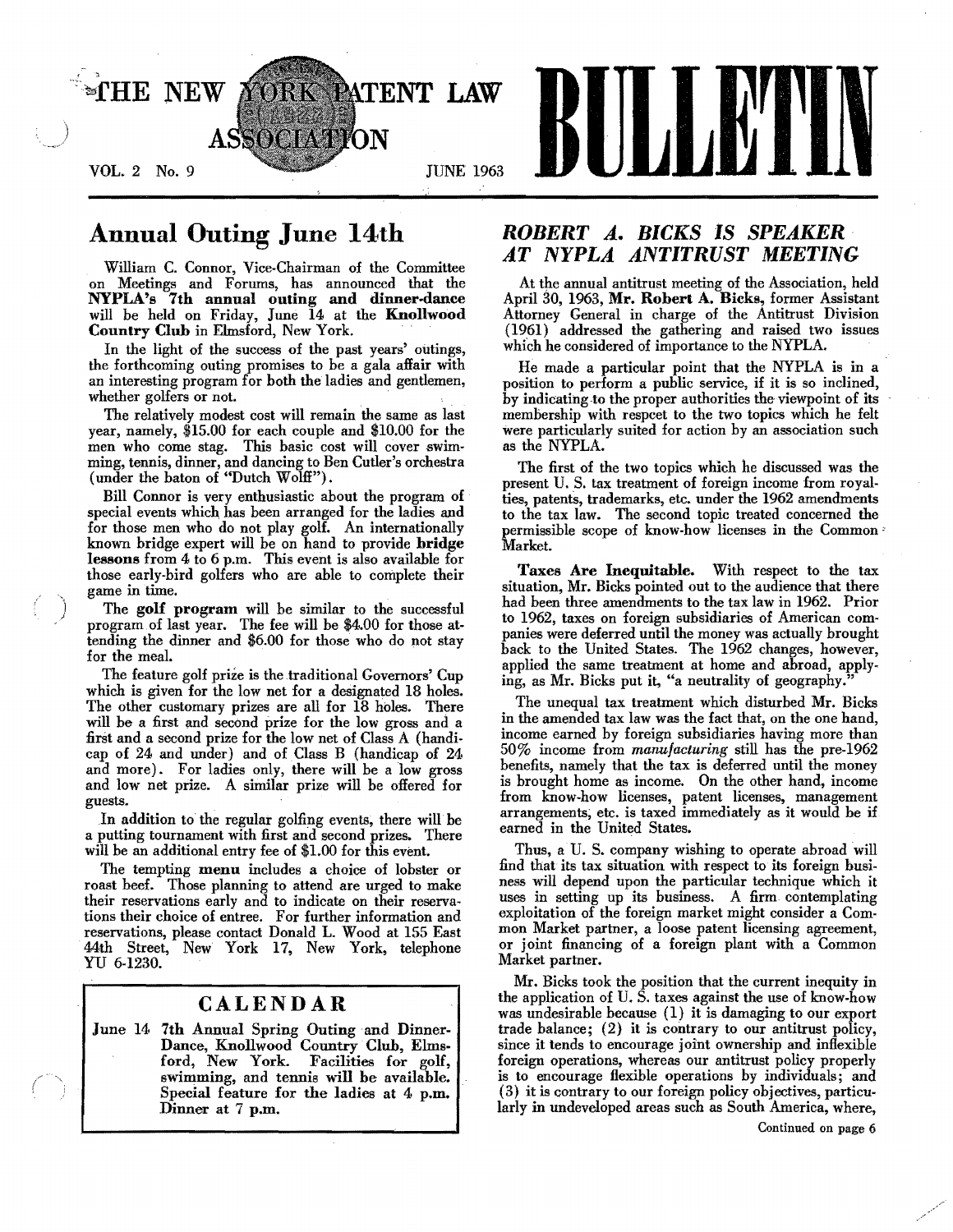### RETIRING PRESIDENT HAPGOOD REVIEWS HIS TERM OF OFFICE

It has been suggested that I comment on my term of office, expiring May 23, 1963, as President of the New York Patent Law Association.

'The past year has been an active one for the Associa· tion in many respects. My purpose here is not to relate all of its activities, as they are summarized in the various committee reports, but simply to touch upon a few and to make some general observations. To those members of the Association unable to attend the Annual Meeting, I urge a reading of the Committee reports when they are published in the 1963 YEARBOOK.

Legislation. Through communications to key members of the appropriate Congressional committees, the Association took the following actions:

• Opposed the McClellan substitute Trademark Bill S. 1396 (Registered Users).

• Urged that a sound Government patent policy must be consistent with the "Statement of Principles for the Evaluation of Federal Government Patent Policy" prepared by the Government Patent Policy Study Committee at the direction of the National Council of Patent Law Associations.

• Supported Senator Javits' bill, S. 2784, on unfair commercial activities.

• Opposed H. R. 12513, relating to the filing of settlement agreements in patent interferences.

• Supported S. 2639, a bill to permit a written declaration in lieu of the oath in an application for patent or for trademark registration.

• Opposed the maintenance fee and the patent issuance provisions of S. 2225 and H. R. 10966, relating to Patent Office fees.

• Urged full restoration of the amount which the Honse appropriation bill had cut from the Patent Office's budget request.

• Urged passage of S. 1884 relating to designs.

The committees concerned have under consideration other bills now pending in Congress and proposals on procedural changes in the Patent Office. Their successor committees will inherit their views and presumably make timely recommendations to the Board of Governors.

The Committee on Foreign Patents and Trademarks has concerned itself primarily with foreign legislation relating to the European Common Market, and its report should be of much interest to many of our members.

Relocation of Patent Office. Last year our Association approved, with certain conditions, a proposal to move the Patent Office to new and expanded facilities at Langley, Virginia. It now appears that if the facilities so urgently needed by the Patent Office are to be obtained, they must be located somewhat farther from Washington,-possibly 30 or 40 miles from that area. In view of the different problems which this might create, depending upon the location selected, and in the absence of any new proposal of a specific site for consideration, we have taken no further position on the matter.

Meetings and Forums. The activities of the Association in this area have continued to strike what I believe to be a good balance between events of a purely professional nature and those of an entertainment nature. Our committee is to be commended for the way it planned and managed these events.

Publications. The BULLETIN, a trial innovation  $\mathcal{S}$ of 1961, has again demonstrated that it deserves a permanent status. Its success is due to our hard-working Committee on Publications, which has also assumed the burden of editing the YEARBOOK. I share the opinion of. many other members that the format of the 1962 YEARBOOK was a distinct improvement. It is my hope that the membership, and particularly other committees in the future, will make it a special point to. communicate newsworthy items to this committee for the purpose of the BULLETIN. It serves all of us and serves us well.

Employment. Our Committee on Employment has had a year of heavy activity, as indicated by the fact that its listings totalled more than 250 and its referral service resulted directly in at least 14 placements. It, too, deserves our special praise for the manner in which it has conducted its affairs.

Public Relations. The Committee on Public Information and Education has continued its good work. Among its events were the Seminar on patent law fundamentals conducted at Fairleigh Dickinson University and subse· quently publicized by local radio broadcast, and its par· ticipation in two broadcasts on the radio program "Dollars and Sense," through panel discussions on patents, trade· marks and copyrights. Also, it has selected the recipient of our first award for an outstanding Law Review Article on patents, trademarks or copyrights, and it is planned to make the award at the dinner following the Annual Meeting.

Membership. Twenty-nine new members have been added to our roster. While this number is less than in recent years, the total membership has increased from 1089 to 1100.

I regret to have to report the death of the following members: Walter C. Wheeler, Baldwin Guild, Benton A. Bull, George H. Palmer, Edward Thomas, Allan N. Mann, Jacob T. Basseches, Robert Barnes, Lawrence Langner, Paul M. Phillips, J. C. Kerr.

Finances. You will be pleased to know that our Association continues to enjoy a sound financial condition. The 1963 YEARBOOK will carry the complete report of our Treasurer, Mr. Nolte.

 $\bullet$   $\bullet$   $\bullet$   $\bullet$ I wish to express my thanks and appreciation to the officers and members of the Board of Governors, to all the committee and subcommittee chairmen and other committee members, and to all members of the Association who have helped in its work during the past year.

It has been a privilege and an honor to serve as Presi· dent of this Association.

-CYRUS S. HAPGOOD

### TWO PHOTOGRAPHERS NEEDED

The BULLETIN would like to add a Photographic Editor to its staff. He would be responsible for a photographic record of the meetings of the Association and would also handle the photographic lay-out for the NYPLA YEARBOOK. We could also use a staff photographer who would work with the Editor in covering the meetings. These have proved to be interesting and challenging assignments which should appeal to photographic hobbiests in our membership. write the Editor-in-Chief if you are interested.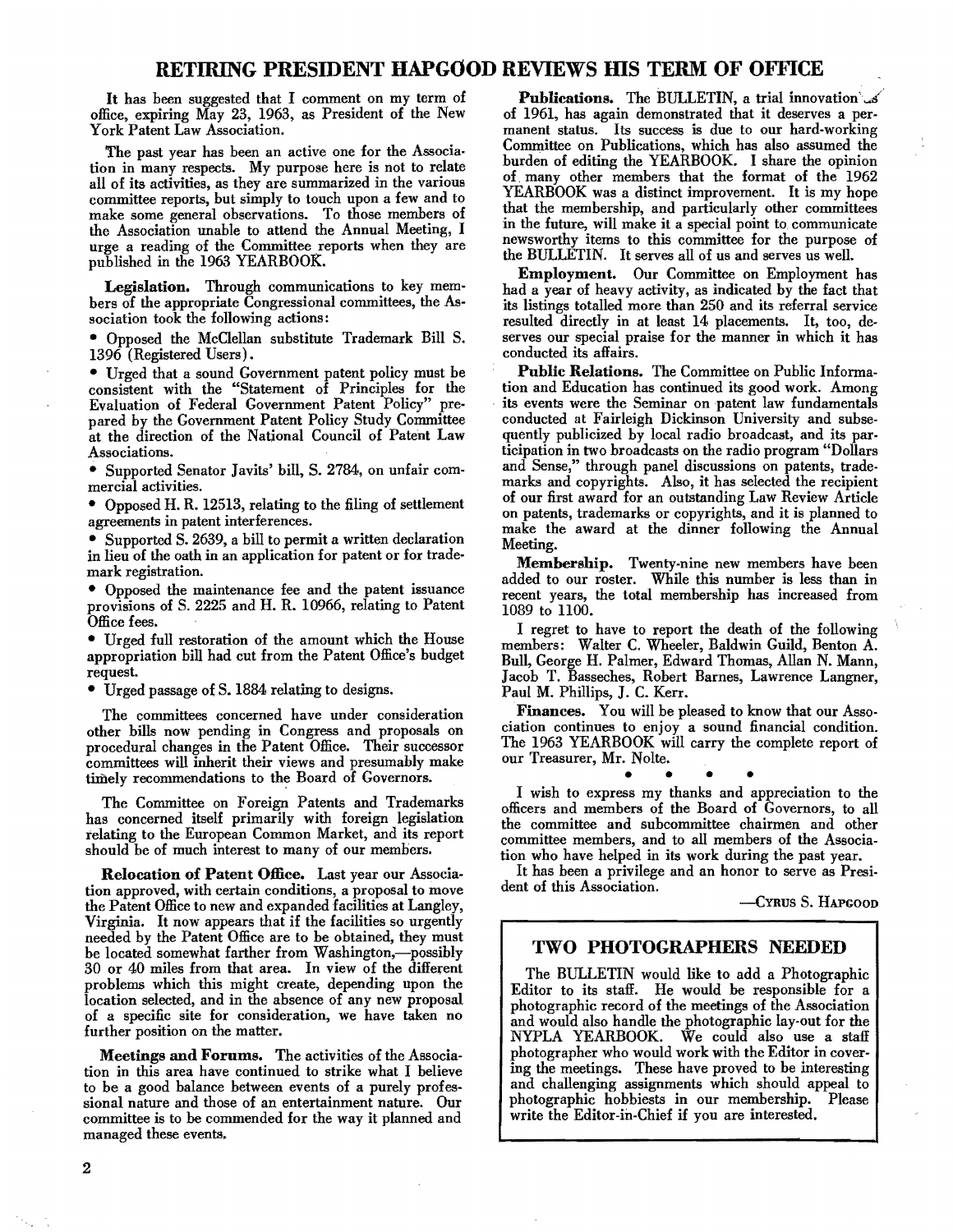### RALPH L. CHAPPELL, OUR NEW **Externt, ACCEPTS OFFICE**

I deeply appreciate the honor which has been bestowed upon me by the members of the New York Patent Law Association.

I know that we can continue the effective contributions which the Association has made in the past to the patent system and the profession because of the active interest and hard work of the members. All of the members, the Governors, the officers and the committee members who have been so generous with their talent and time can be proud. I shall use my best efforts to see that the fine accomplishments continue in the coming year.

I would like to commend Mr. Cyrus S. Hapgood for his achievements in the past year, and I am sure all will join me.

-RALPH L. CHAPPELL

## U. S. TRADEMARK ASSOCIATION PUBLISHES REPORT ON TRADEMARK ACTIVITIES IN 1962

The United States Trademark Association recently pub. lished its 1962 Year End Report on Trademark Matters, which briefly summarizes trademark highlights of that year.

The year 1962 saw a new record in the number of trademark applications filed, according to the Report, eclipsing the previous high year, 1961, by a count of 25,130 to 23,782. New mark registrations also exceeded the number issued in 1961. The Report notes an industry movement towards updating existing marks and adopting new corporate names to reflect diversification.

The Report touches briefly upon Federal legislation enacted in 1962, including the "Housekeeping Amendments," and the revised Trademark Rules of Practice of the Patent Office. Significant court decisions are also summarized and a listing of Patent Office rulings included, setting forth both marks found to be in conflict and those found not in conflict.

In an interesting sidelight, the Report notes that the Soviet Union has adopted a new trademark policy, requiring the government factories to identify their particular goods with a trademark, in "capitalistic" fashion. According to Soviet economist, V. A. Nikiforov, "The trademark makes it possible for the consumer to select the goods which he likes. . . . This forces other firms to undertake measures to improve the quality of their own . product in harmony with the demands of the consumer. Thus the trademark promotes the drive for raising the quality of production.

A limited number of copies of the Report are available free of charge upon written or telephone request to The United States Trademark Association, 6 East 45th Street, New York 17, New York, YUkon 6-5880.

#### NEW JERSEY PATENT LAW ASSOCIATION MEDAL DINNER

The annual Medal Dinner of the New Jersey Patent Law Association was held on May 16th at the Military Park Hotel, Newark, New Jersey in honor of Walter J. Derenherg a member of our Association. Professor Derenberg was the recipient of the 13th Annual Jefferson Medal which is awarded for outstanding contributions to the American Patent System. He was cited for his noteworthy service over many years as a scholar, writer, teacher and practitioner in the realm of industrial and literary property protection.

# RECENT CASES OF SPECIAL INTEREST

An opinion letter by a corporation's house counsel regarding the corporation's right to use a trademark on its product is protected from disclosure during discovery proceedings by the attorney-client privilege, 8 In 1 Pet Products, Inc. v. Swift & Co., (unreported decision by McLean, D. J., Action No. 61 Civ. 1962, April 23, 1963, S. D. N. Y.). The Court, refusing to follow the controversial *Radiant Burners* case, 207 F. Supp. 771, rehearing, 209 F. Supp. 321 (N. D. Ill. 1962), held that a corporation is entitled to claim the privilege where the letter was based on a confidential communication from an officer of the corporation to its counsel.

• • • • • • • • <br>A previous employer has no right to an injunction against a former employee to prevent the unauthorized disclosure of trade secrets where there is no overt act by the employee beyond his taking a new position, even though he was hired away by the new employer with the intent of benefiting from the employee's specialized knowledge, B. F. Goodrich Co. v. Wohlgemuth, 137 USPQ 389 (Ohio Ct. Common Pleas 1963) (See also. May BULLETIN page 6). However, if the new employer were within the jurisdiction of the Court, it might be enjoined from inducing the employee to disclose information which would constitute a breach of confidence with the previous employer. According to a recent press report the Ohio Appellate Court on May 22nd reversed this lower court decision, and held that an injunction could be issued on the basis of a *threat* of disclosure even though no right had then been violated. The decision was based on a finding that a disclosure of the trade secrets was seriously threatened and that unless a restraining order was issued, Goodrich might suffer irreparable injury.

• • • •

In an action for unfair competition to keep others from imitating his product, the plaintiff meets his burden of proof by showing (1) that the defendant copied his product, (2) that the copied feature has acquired secondary meaning in the market identifying the plaintiff as the source of the product, (3) that the copied feature is likely to cause customers to regard the product as coming from plaintiff and (4) that the copied feature is non-functional or, if functional, that the defendant has not taken reasonable steps to prevent confusion, Zippo Manufacturing Co. v. Rogers Imports, Inc., 137 USPQ 413 (S. D. N. Y. 1963). A feature of the product is functional at least if it affects its purpose, action or performance, or the facility or economy of processing, handling, or using it, and possibly because of its pleasing appearance. The Court added, in dicta, that upon the expiration of a patent, the right to manufacture the product in its patented form passes to the public.

o

• • The filing of architectural plans with a city building department in order to procure a building permit as required by local ordinance is a publication resulting in loss of common law copyright in such plans, DeSilva Construction Corp. v. Herral, 137 USPQ 96 (S. D. Fla. 1962). However, since it is an established legal principle that the building of a structure from copyrighted plans is not an infringement, the construction and display of a model house built from the plans would not be a publication of the copyrighted matter.

3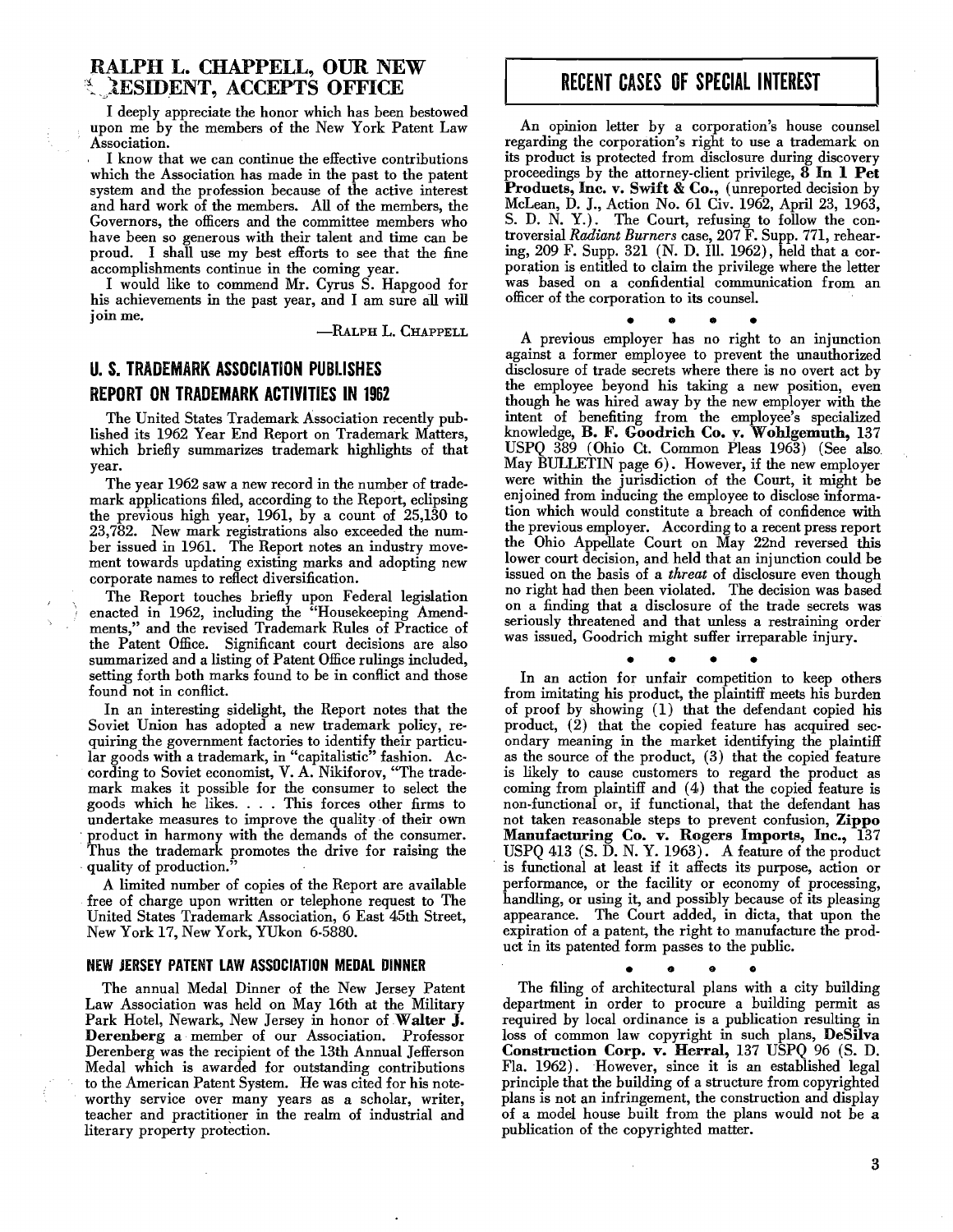## NEW ADMINISTRATION TAKES OFFICE AT ANNUAL MEETING

The slate of officers and governors presented hy the Nominating Committee for the 1963-1964 Association year was unanimously accepted hy the members present at the Annual Meeting on May 23rd. The new Administration took office immediately upon its election. The officers and governors elected are as follows:

| President  RALPH L. CHAPPELL             |
|------------------------------------------|
| First Vice President  HARRY R. PUGH, JR. |
| Secretary  FRANK W. FORD, JR.            |
| Treasurer  ALBERT C. NOLTE               |
| Governors  PHILIP T. DALSIMER            |
| STANTON T. LAWRENCE, JR.                 |
| CHARLES E. MCTIERNAN                     |

Under Article IV of the Constitution the President, the Secretary, and the Treasurer hold office for one year. The First Vice President holds office for one year, the Second Vice President for two years, and the Third Vice President for two years. Thus, John N. Cooper continues as Second Vice President and Alhert C. Johnson as Third Vice President.

The new Nominating Committee will he chaired hy Cyrus S. Hapgood, and Norman N. Holland, Harry R. Mayers, Joshua Ward, and John A. Reilly make up the halance of the committee.

# **SECOND ANNUAL PATENT SEMINAR AT FAIRLEIGH DICKINSON UNIVERSITY**

The New York and New Jersey Patent Law Associations will jointly conduct a patent seminar sponsored by Fairleigh Dickinson University from June 24 through June 27, 1963, at the Madison, N. J. campus of the University.

Planned for Industry. The seminar is designed for scientists, engineers, and management representatives who desire a greater general understanding of the patent system and how it affects their husiness. Over the four day period a total of sixteen lectures covering virtually all aspects of domestic and foreign patents will he pre· sented hy members of the two associations. The lectures will acquaint members of the industrial community with the requirements for ohtaining, maintaining, and enforcing patent protection for their inventions, and the need for engaging competent patent counsel in patent matters.

A similar and highly successful seminar was conducted hy the NYPLA alone last year. Only five of the lectures this year will he given hy memhers of our Association. The principal lecturers representing the NYPLA this year will he: Donald Gillette, Joseph C. Sullivan, Rohert R. Keegan, James N. Buckner, and Rohert Osann. Each of these speakers will he respectively assisted in his preparation hy Russell G. Pelton, David S. Kane, Morris Relson, Richard G. Fuller, and Dr. John F. Scully. Seminar coordinators for the NYPLA are Rohert Osann and Alfred L. Haffner, Jr.

HelpfnI to Clients. All members of the Association are urged to mention the seminar to clients who might be interested in having their employees attend. Tuition for the four day seminar is \$75. Further information may be obtained directly from Professor John B. Marshall, Fairleigh Dickinson University, Madison, N. J.

# BRIEFS FROM WASHINGTON

The BULLETIN is advised that the following legislation has been introduced in the 88th Congress:

#### NEW COPYRIGHT BILLS

• H. R. 5136-Steed. This is new legislation which would provide for a 50-100% increase in copyright fees.

• H. R. 5174—Celler. Similar to Mr. Celler's H. R. 70 and 12450 of the 87th Congress, this is the perennial "juke box" hill under which juke hox performances are deemed public performances for profit. A Performing Rights Administration would be set up in the Copyright Office to collect \$5 per machine per year as royalties and to make "equitable distribution" of such royalties to copyright owners. The hackers of this hill are optimistic about its chances of passage during this Congress.

#### NEW PATENT BILLS

• S.1432-Long. Similar to Mr. Multer's pending H. R. 701 establishing a Federal Inventions Administration, hut contains a different government ownership clause, as follows:

"The United States shall have exclusive right and title to any invention made by any person if the invention was made in the course of or in consequence of any scientific or technological research, development, or exploration actively undertaken by that person or any other person for the performance of any obligation arising directly or indirectly from any contract or lease entered into, or any grant made, by or on behalf of any executive agency."

• S. 1433-Long. This hill would introduce substantially the same government ownership clause as S. 1432 above, but by way of an amendment to the Sherman Act. Moreover, any disposal of any such government property patent right would be suhject to review by the Attorney General.

• S. 1436—Long and S. 1444—Morse. Both to amend NASA Sec. 305 to provide for private ownership if:

- (1) The balance of equities requires it;
- (2) It would affirmatively advance the public interest;
- (3) It would not promote a monopoly; and
- (4) The Attorney General approves.

#### SPERRY CASE INJUNCTION VACATED

The Supreme Court of the United States recently held that Congressional legislation had preempted state regulation of practitioners before the Patent Office, Sperry v. Florida, 133 USPQ 578 (1963). The Court stated that, although the preparation and prosecution of a patent constituted the practice of law, since a patent agent was specifically authorized to act before the Patent Office the state had no right to review this determination through the exercise of its police power.

The Court said that the state could control Sperry's practice of law within its horders except to the extent necessary for the accomplishment of the federal objectives. No answer was given as to the scope of practice anthorized by the Patent Office. This question presumably will he determined upon remand.

The case arose when the Florida Bar instituted proceed. ings to enjoin Sperry, not admitted to the practice of law in Florida, from pursuing his activities as a patent agent. The Supreme Court of Florida issued an injunction enjoining such practice.

Mr. Chief Justice Warren delivered the opinion of the Court and there were no dissenting opinions. Eight Bars or other organizations were represented before the Court, amicus curiae.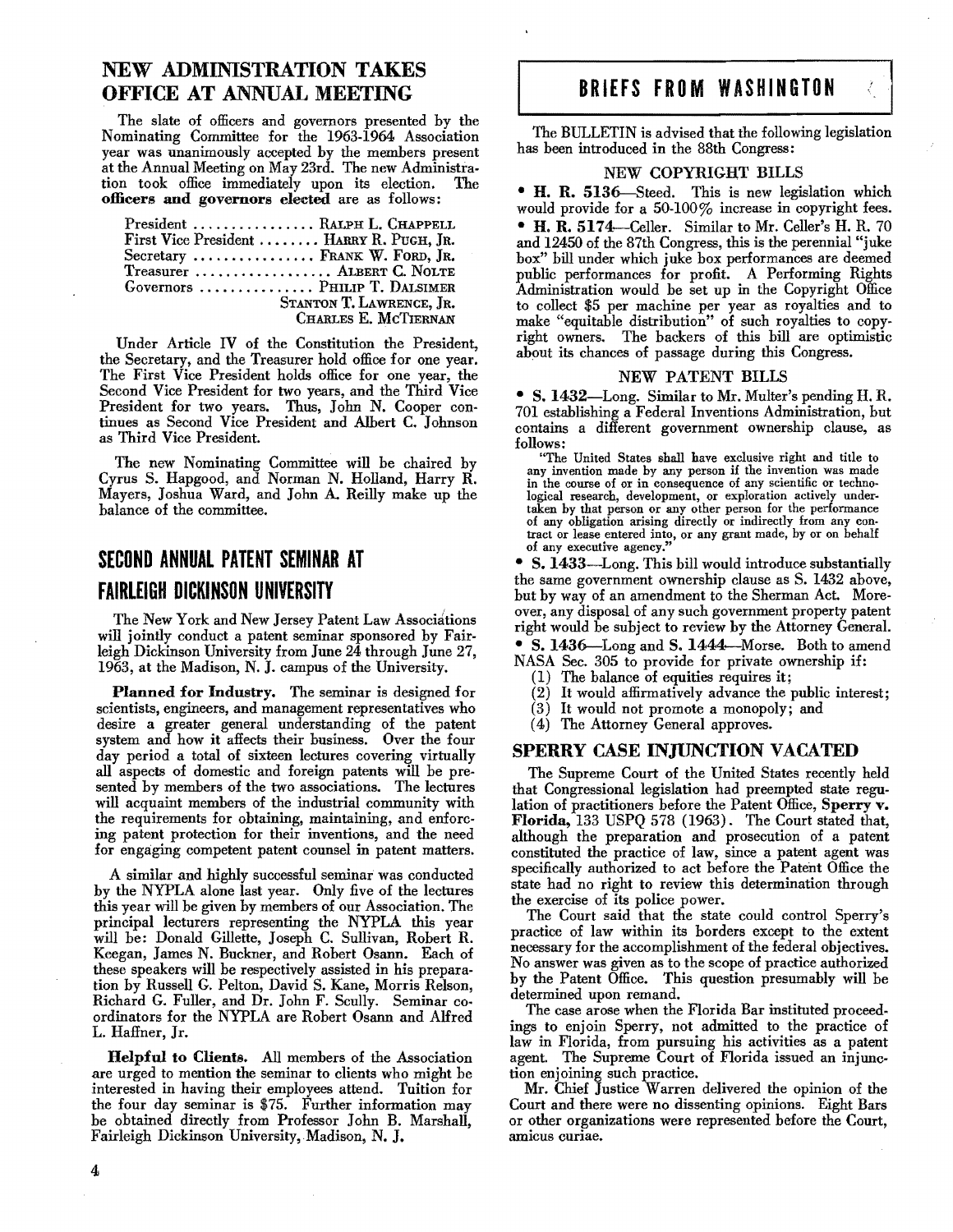## *JOHN* F. *WOOG ADDRESSES*  I , *NNUAL BUSINESS MEETING*

John F. Woog, Esq., General Counsel of the Long Island Electronic Manufacturer's Council discussed "Proprietary Rights and Data-A Review of the Current Status" at the annual meeting of the NYPLA on May 23, 1963 at the Commodore Hotel.

Basic Problem Stated. According to the law as presently developed, once trade secrets are contractually disclosed to a third party, particularly the Government, there is no tort violation in using the secrets beyond the scope of a contract; the only violation is breach of contract since the knowledge of the trade secrets was obtained legally. Mr. Woog, therefore, posed the basic problem of how to contractually and procedurally protect a manufacturer whose trade secrets have been revealed to a prime contractor or the Government.

The Government currently requires broad, unrestricted data rights, particularly to create secondary sources which are necessary to provide and to assure competitive bidding and future manufacture reproducibility, but the Government can usually use data divulged to it for any purpose. This being so, Mr. Woog presented the very practical prob. lem of a small manufacturer who has developed trade secrets by use of his own intelligence and resources and who, in order to obtain a Government contract, is required to disclose his trade secrets to the Government via a prime contractor who in other fields of endeavor may be his competitor. The present needs of the powerful Goliath (Government) thus appear to jeopardize small David's proprietary rights.

Sub-contracts Accentuate Problem. The problem becomes more acute when there are several sub·contractor tiers. Then the likelihood of diffusion of David's trade secrets becomes highly probable. What is there to prevent one of the multiple sub-contractors from using David's trade secrets for other military procurement?

What can David do? Naturally, he doesn't want to give his valuable ,trade secrets to a prime contractor; it is uneconomical to redesign to prevent reverse engineering. Must he file patent applications on his total collection of trade secrets and then sue in the Court of Claims?

According to Mr. Woog, some compromise standards must be established on the basis of the Government's need to know, its need for additional resources and proof of presence or absence of alternative procurement. The trade secret owner should be given an opportunity to show the use of his own intelligence and resources in developing his trade secrets and an opportunity to show that it would not harm the Government if the trade secrets are not disclosed. At the present time, procurement regulations are unsatisfactory, but Mr. Woog does not see any complete solution in the near future.

### NEW MEMBERS ELECTED

At a meeting of the Board of Governors held on May 23, 1963, the following persons were admitted to active membership: Granville M. Brumbaugh, Jr., Herbert L. Lerner, Roderick D. Manahan, Gregor N. Neff, Neal L. Rosenberg, John P. Sinnott, and Harold D. Steinberg.

### MICHIGAN PATENT LAW ASSOCIATION ANNIVERSARY

The NYPLA extends hearty congratulations to the members of the Michigan Patent Law Association on their 50th Anniversary.

### *JOTTINGS ON THE ANNUAL MEETING*

The President's Gavel was officially transferred from Cyrus S. Hapgood to Ralph L. Chappell at the 41st Annual Meeting of the Association on May 23rd. In com· menting on the duties of his new office Mr. Chappell said that he would designate the committees for next year as promptly as possible, but warned that it would be impos. sible to place every member on the committee of his choice.

In reviewing the past year President Hapgood said that the Association had not taken any official position on the location of a new Patent Office after it had become evident that it would have to be many miles further from Washington than first proposed.  $\bullet \bullet \bullet$  He said that the BULLETIN, which had been launched on a trial basis, had acquired a status far exceeding anything originally anticipated, and that it had been praised by outside attorneys, judges, and Patent Office officials this past year.  $\bullet \bullet \bullet$  He announced that the Association's membership had increased to 1l00.

The Treasurer, Albert Nolte, reported receipts of  $$46,305$  and disbursements of  $$45,414$ .  $\bullet$   $\bullet$  Ralph Chappell reported that his committees had given much study to bills which had been proposed on the matter of Government title vs. license, and were reviewing the pend. ing McClellan Bill S. 1290. . . Richard Huettner's Committee on Meetings and Forums invited members to offer suggestions for next year's programs.  $\bullet \bullet \bullet \textbf{Robert}$ Fiddler said the Copyright Committee had given assistance in the drafting of the proposed new copyright law. - - - Burton Beatty pointed out that the Common Market had taken up much of the time of the committees on foreign patents and trademarks, and that they had gone on record as endorsing open patentability under the European Patent Convention.

The Employment Committee, according to Tennes Erstad, has during the past year registered 37 applications for non-professional personnel, with 38 openings; and 107 professional applicants as against 95 available positions.  $\bullet \bullet \bullet$  Saxton Seward is still hunting for pictures of four past presidents for the library.  $\bullet \bullet \bullet$  John Neary's report requested dissolution of the Committee on Legal Referral on the ground that it is no longer needed since its duties have been absorbed by other bar associations with which we are cooperating.  $\bullet \bullet \bullet$  Robert Osann announced that the NYPLA would collaborate with the N. J. Association this year to put on its second Patent Seminar at Fairleigh Dickinson University, June 24-27. • • Henry Sharpe stressed the vital importance of officers, committees, and members without portfolio con· tributing to the columns of the BULLETIN in order to broaden its scope and make it more useful to the total membership.

The special committee appointed one year ago to report on the matter of change of name of the Association, recommended that the name be not changed. In his report, Norman Holland cited the practice of other *"patent associations";* pointed out that a name including trademarks and copyrights would be too long; said there are few who specialize entirely in trademarks and copyrights; and added that the men who do specialize in these two fields most frequently refer to themselves as "patent attorneys."

The Association's first *award* (in the amount of \$150) for an outstanding law review article on patents, trademarks, or copyrights was presented at the dinner to Stephen S. Delisio for his article in the Albany Law Review on "Prospective Use of the Grant-back Clause in Domestic and Foreign Patent License Agreements."